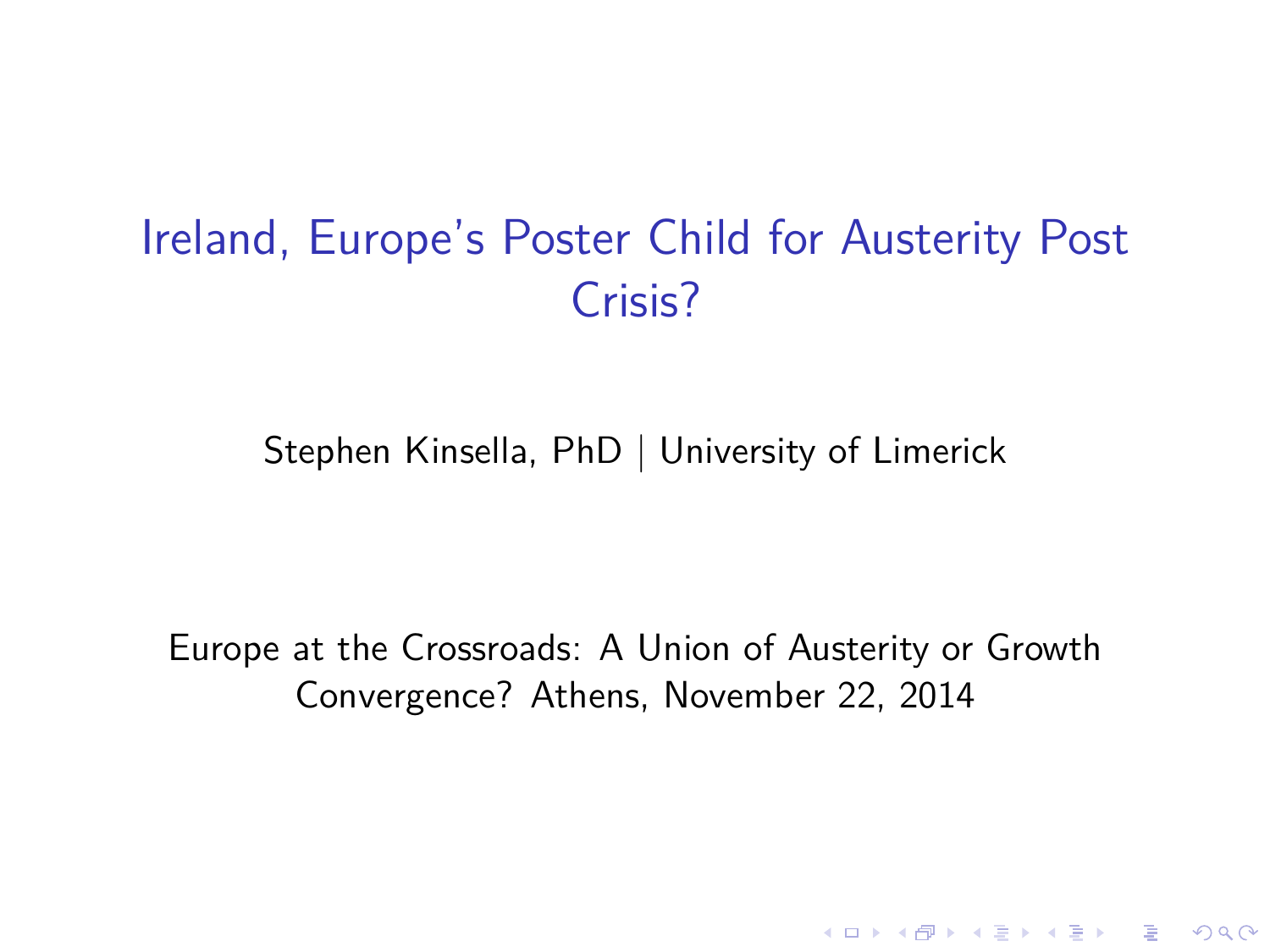# Austerity (for me) is:

". . . cutting the state's budget to stabilise public finances, restore competitiveness through wage cuts, and create better investment expectations by lowering future tax burdens".

Mark Blyth, "Austerity as ideology," Comparative European Politics, Nov 2013, 11 (6), 737–751.

**KORKARYKERKER POLO**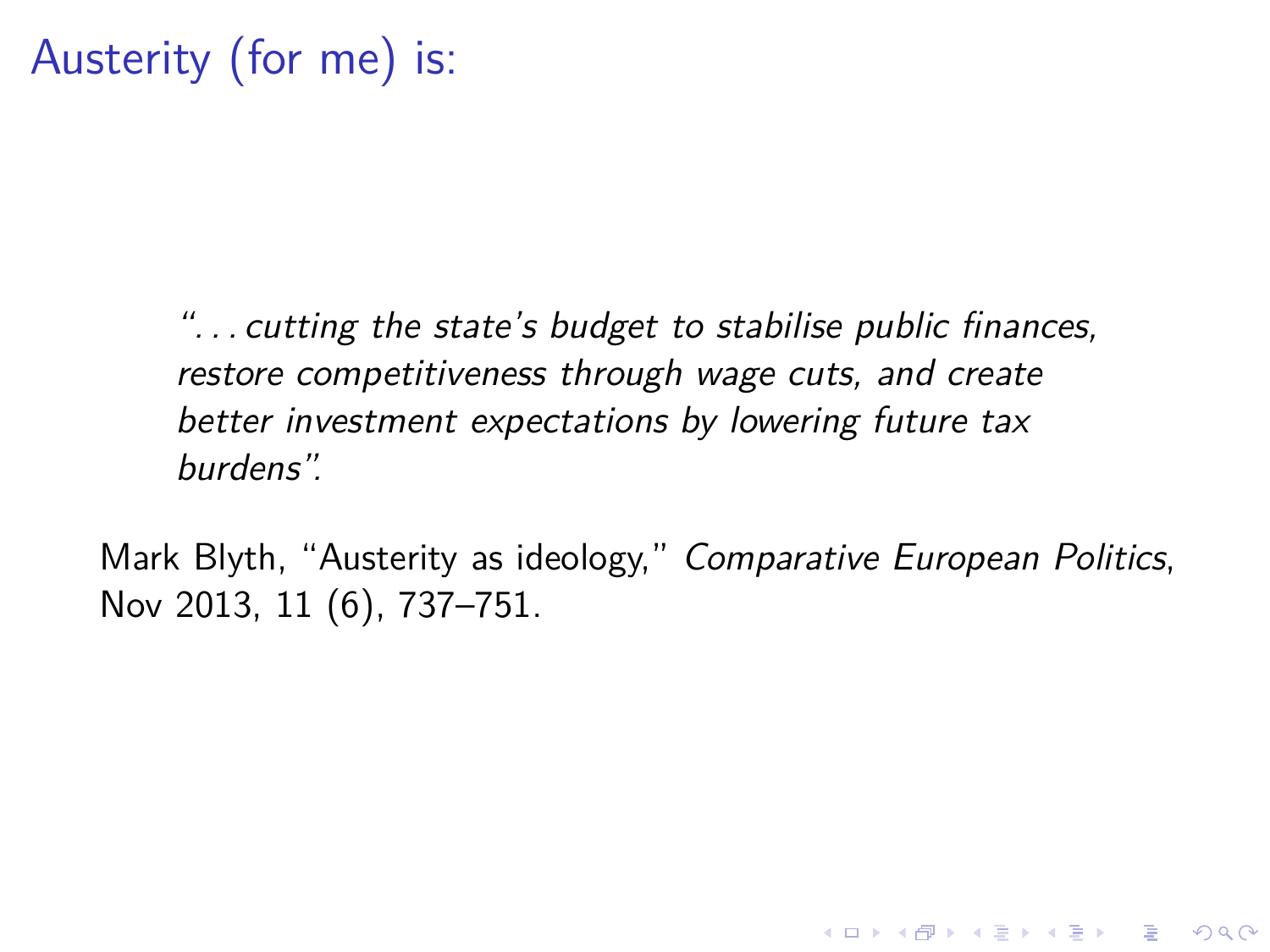### Austerity and growth–Ireland as poster child?

- $\triangleright$  What happened? An old-fashioned asset bubble, pace Minsky.
- $\blacktriangleright$  Private debt transferred to sovereign in 2008.
- $\triangleright$  Loan facility in exchange for austerity. Minimum 18.3% of GDP extracted by government since 2008 in a near-zero inflation environment.
- $\triangleright$  Sharp Movement from foreign surplus as deposits and equity 2002-2007 to foreign surplus as loans and equity 2007 to today.
- $\triangleright$  Unemployment peaked at 15.1% in 2011, has been falling, largely due to emigration, since.
- $\triangleright$  That said, nominal GDP forecasted to exceed pre-crisis peak in 2016. Ireland's economy is expected to outperform the rest of the euro area in 2014 and 2015.

4 0 > 4 4 + 4 = + 4 = + = + + 0 4 0 +

 $\triangleright$  So did austerity work?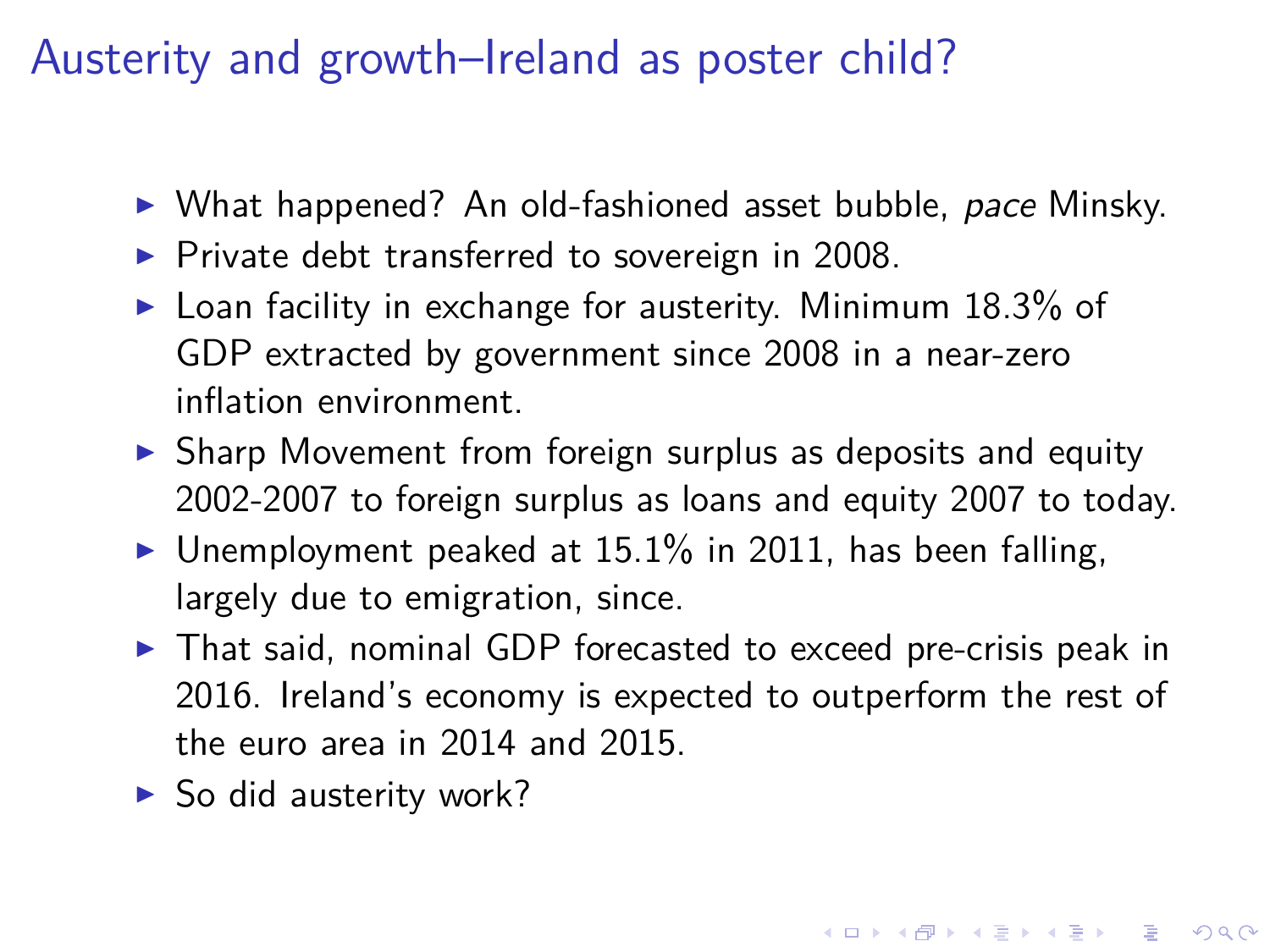### From fiscal star to a balance sheet crisis

|                                  | 2009 | 2010  | 2011  | 2012   |
|----------------------------------|------|-------|-------|--------|
| 1. Non Financial Assets          | 61   | 58    | 57    | 57     |
| 2. Financial Assets              | 72   | 65    | 62    | 73     |
| 3. Liabilities                   | 114  | 138   | 167   | 208    |
| 4. Net Financial Assets $(=2+3)$ | -41  | -73   | -105  | $-135$ |
| 5. Net Worth $(=1+4)$            | 20   | $-15$ | -48   | $-77$  |
| Net Worth, % of GDP              | 12   | -9    | $-29$ | -47    |

Source: Barnes and Smyth, The Government's Balance Sheet after the Crisis, Irish Fiscal Advisory Council, 2013, p.20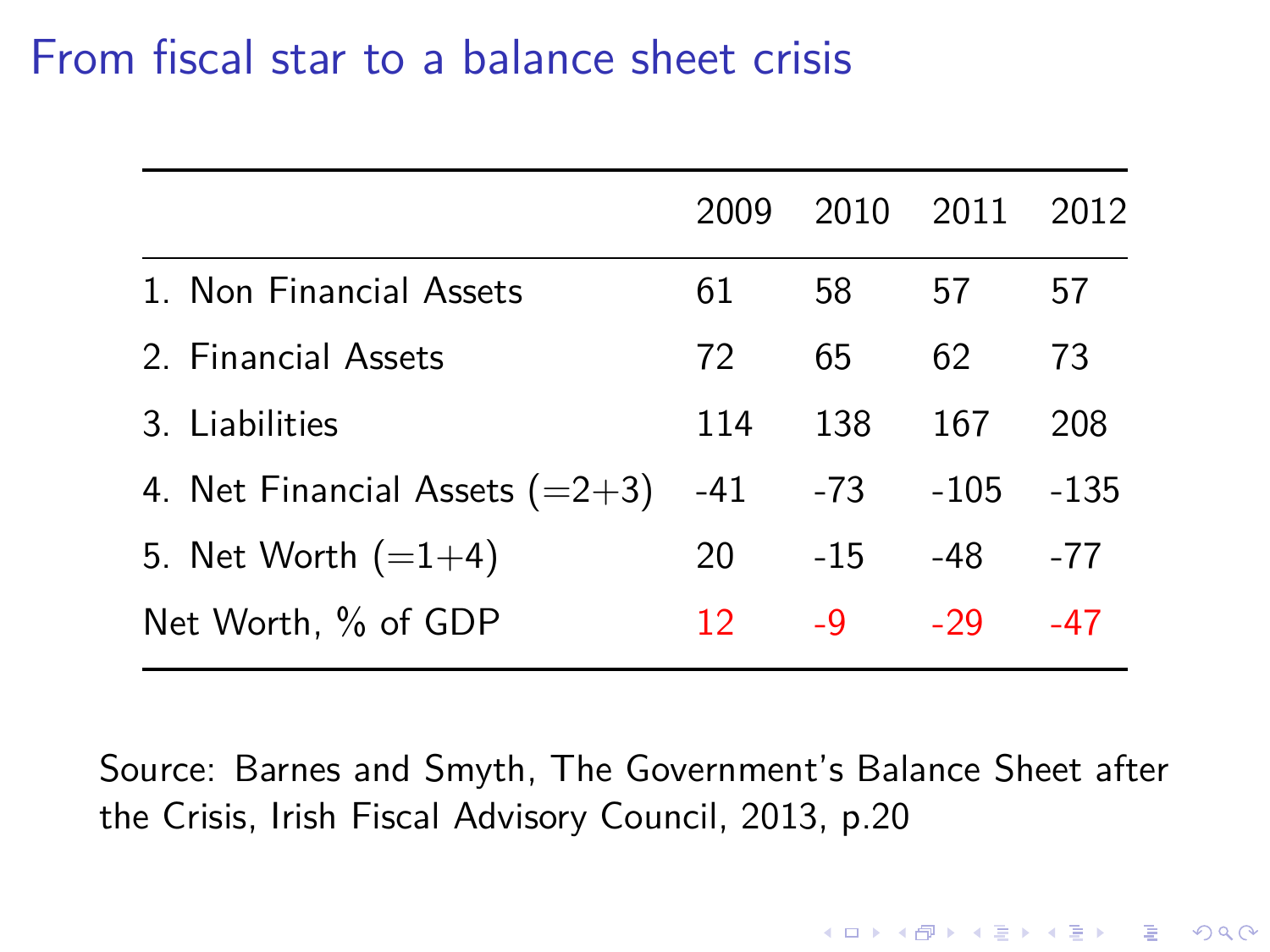#### And yet, growth with austerity. How? openness



**Sharper Consolidation, Better Growth? Source: IMF WEO.** 

% Change in Cyclically Adjusted Primary Balance, 2009−2013

K ロ ▶ K 個 ▶ K 할 ▶ K 할 ▶ 이 할 → 이익 @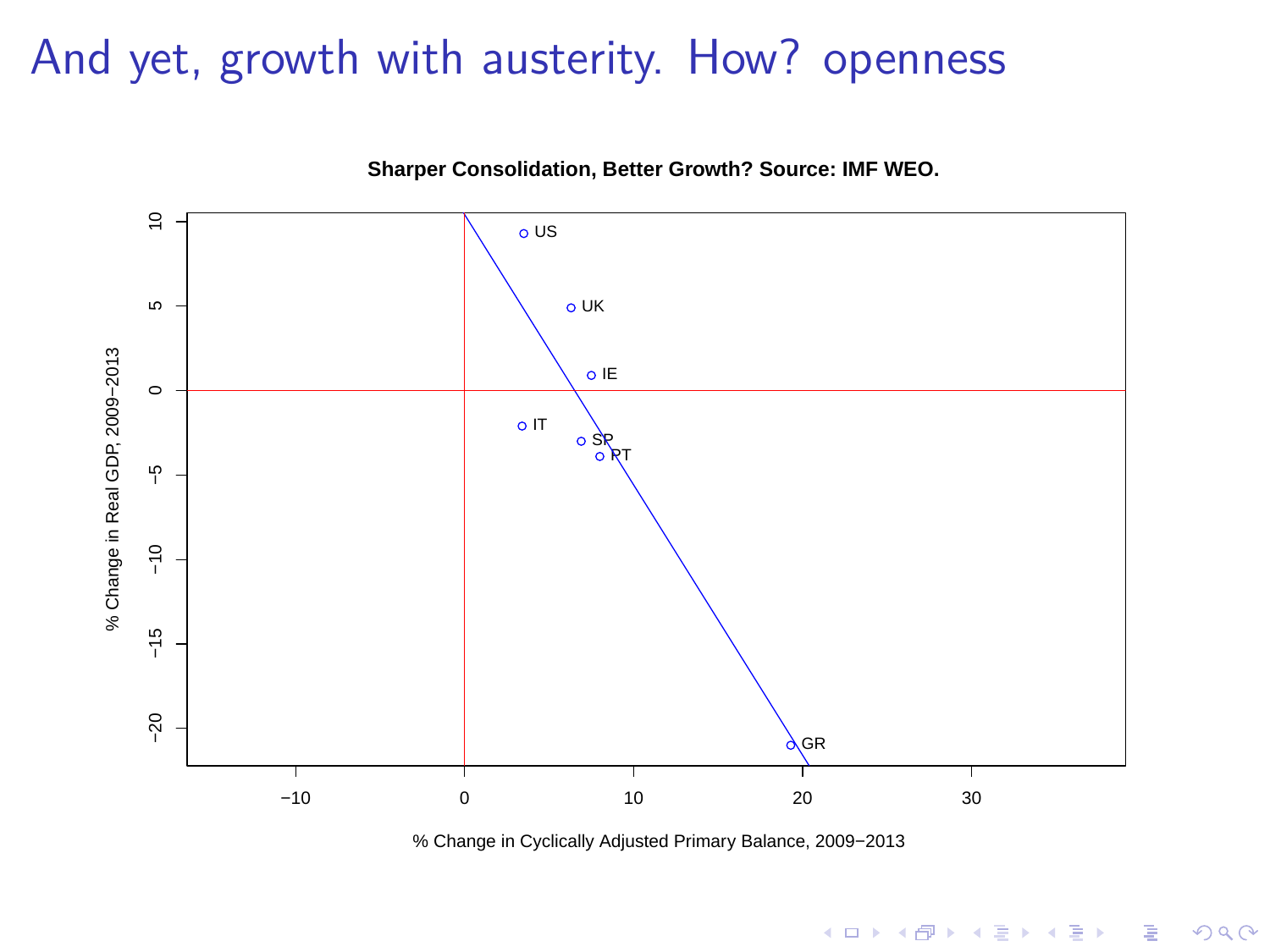Why no riots? Gross expenditure on social protection benefits and the reduction of the share of population at risk of poverty.



 $299$ 

**Expenditure and redistribution. Source: Eurostat**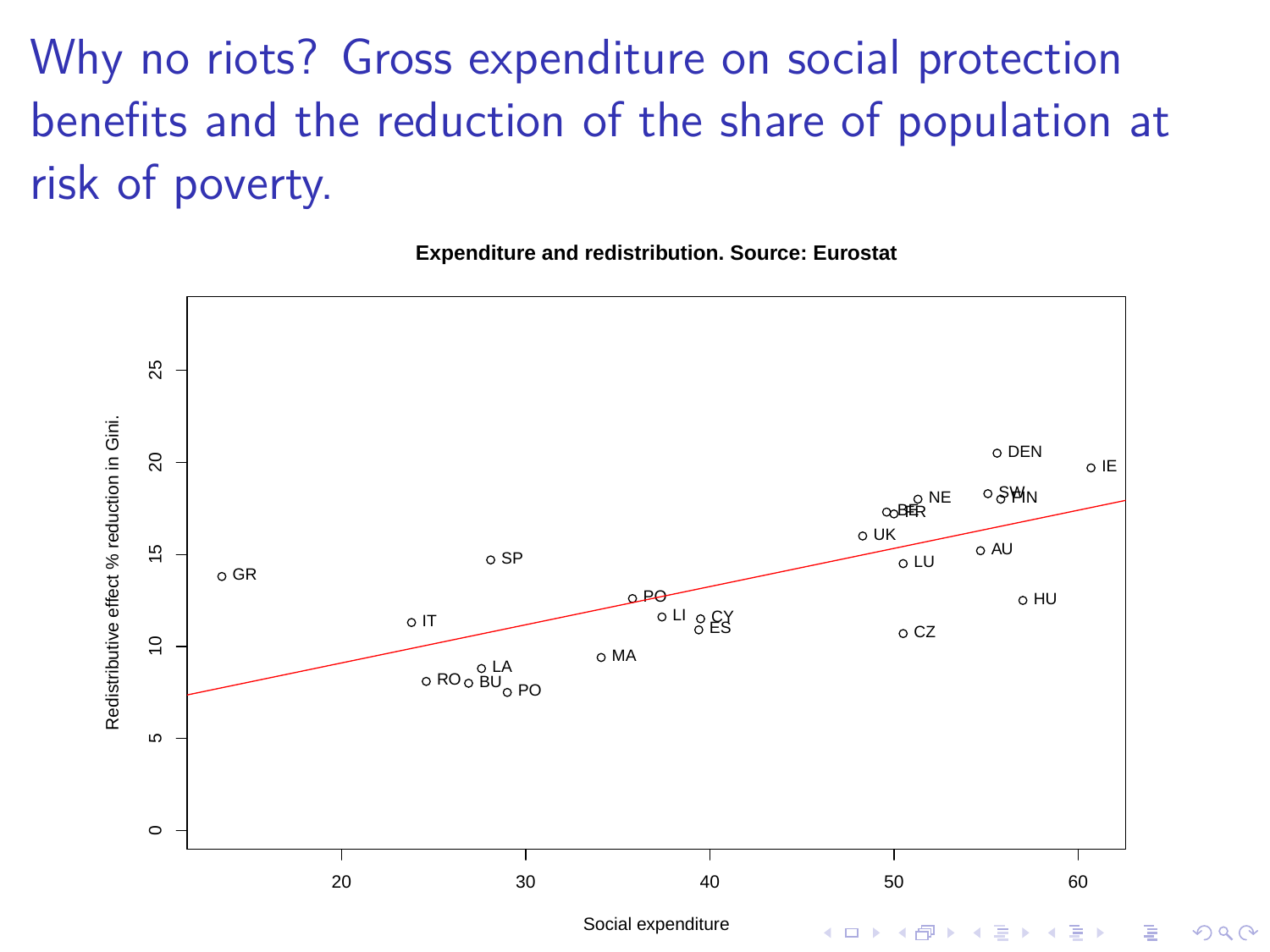## A loss of youth

**Net Migration, 000s. Source: Central Statistics Office.**



Time

**Kロトメ部トメミトメミト ミニのQC**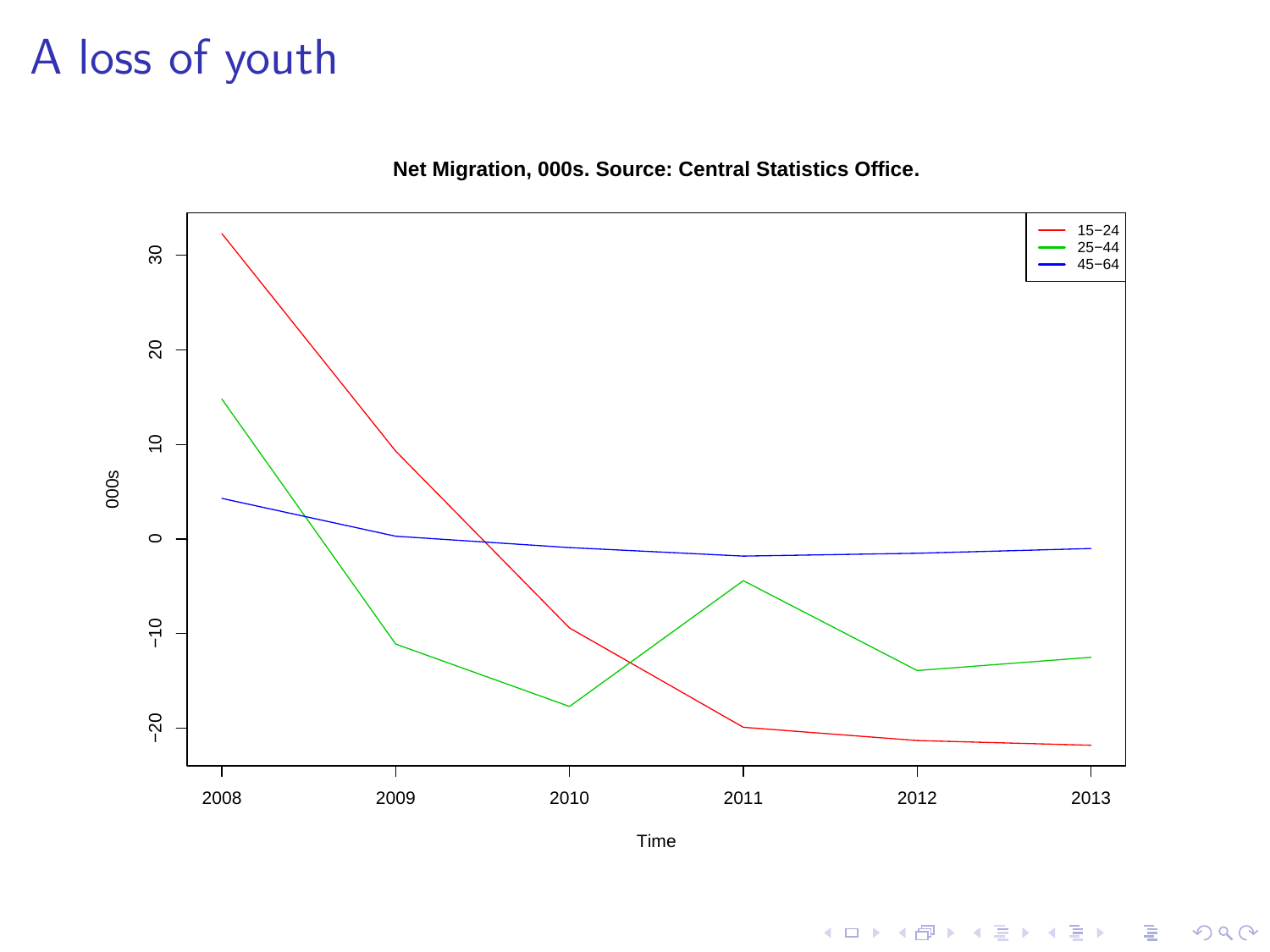### A gendered shock: women hit hardest by austerity



**Changes in gender difference in the at risk of poverty rate 2008−2011. Source: CSO**

 $\frac{1}{2}$ 

K ロ ▶ K @ ▶ K 할 ▶ K 할 ▶ . 할 . K 9 Q @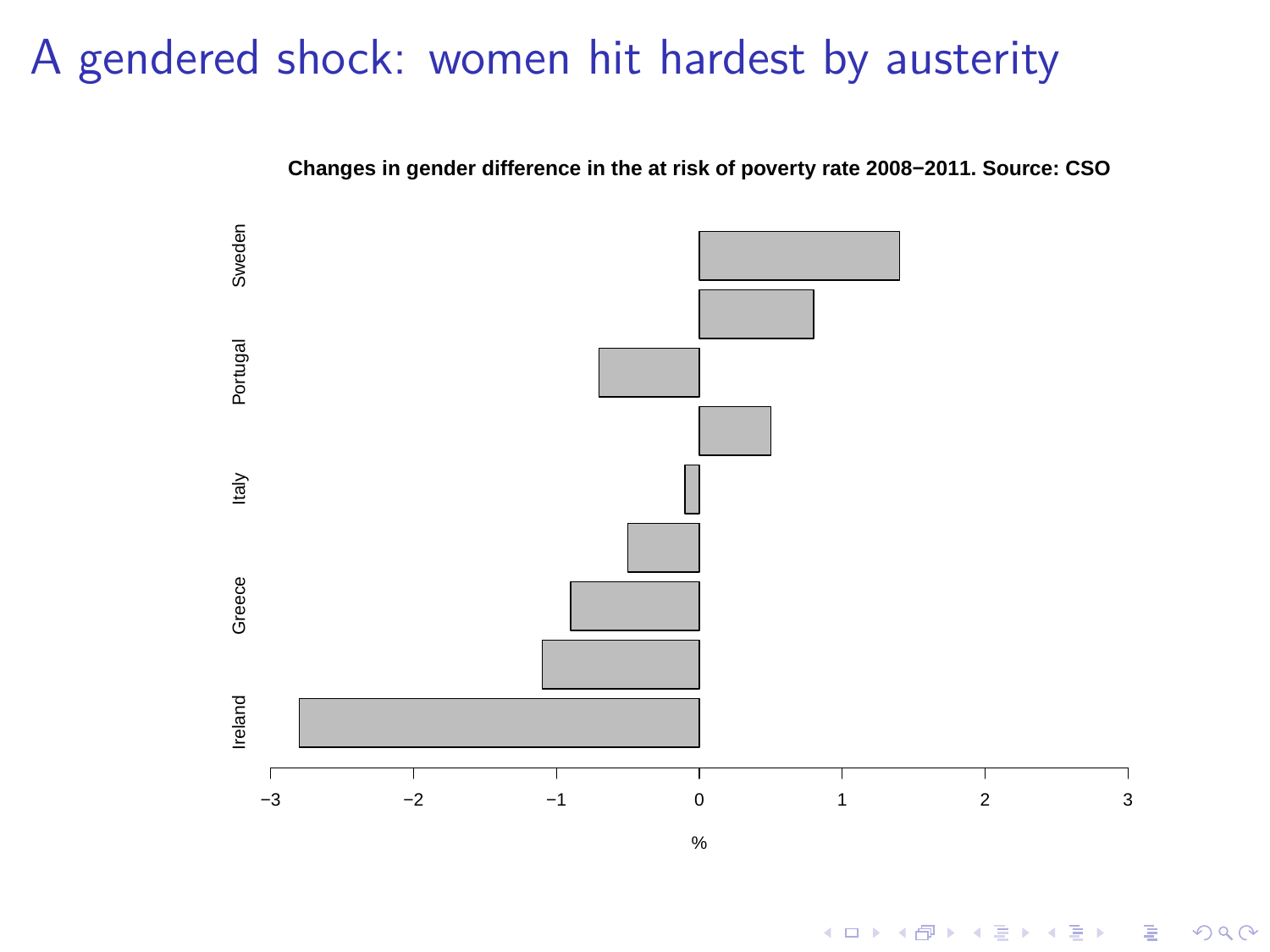# Structure of the Irish economy meant the rest of the world accommodated Ireland's deflation



**Sectoral Balances − Ireland (Quarterly). Source; CSO**

Time

 $4$  ロ )  $4$  何 )  $4$  ヨ )  $4$  ヨ )

Ğ,

 $2990$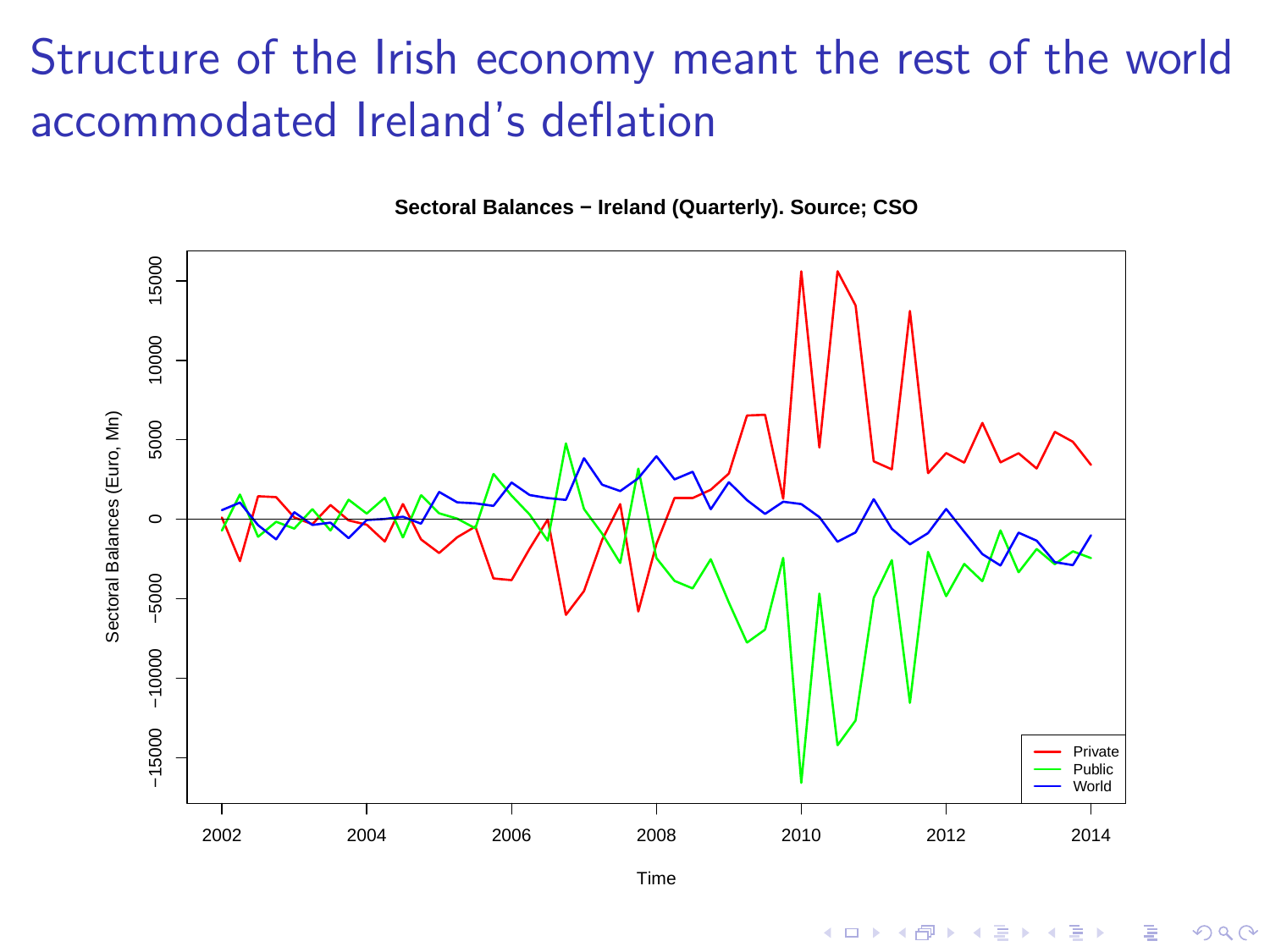### Trade balance: Large change in  $X - mM$  on the m side.



**Trade Balance − Ireland (Quarterly). Source: Central Statistics Office.**

 $4$  ロ )  $4$   $\overline{r}$  )  $4$   $\overline{z}$  )  $4$   $\overline{z}$  )  $\equiv$  $299$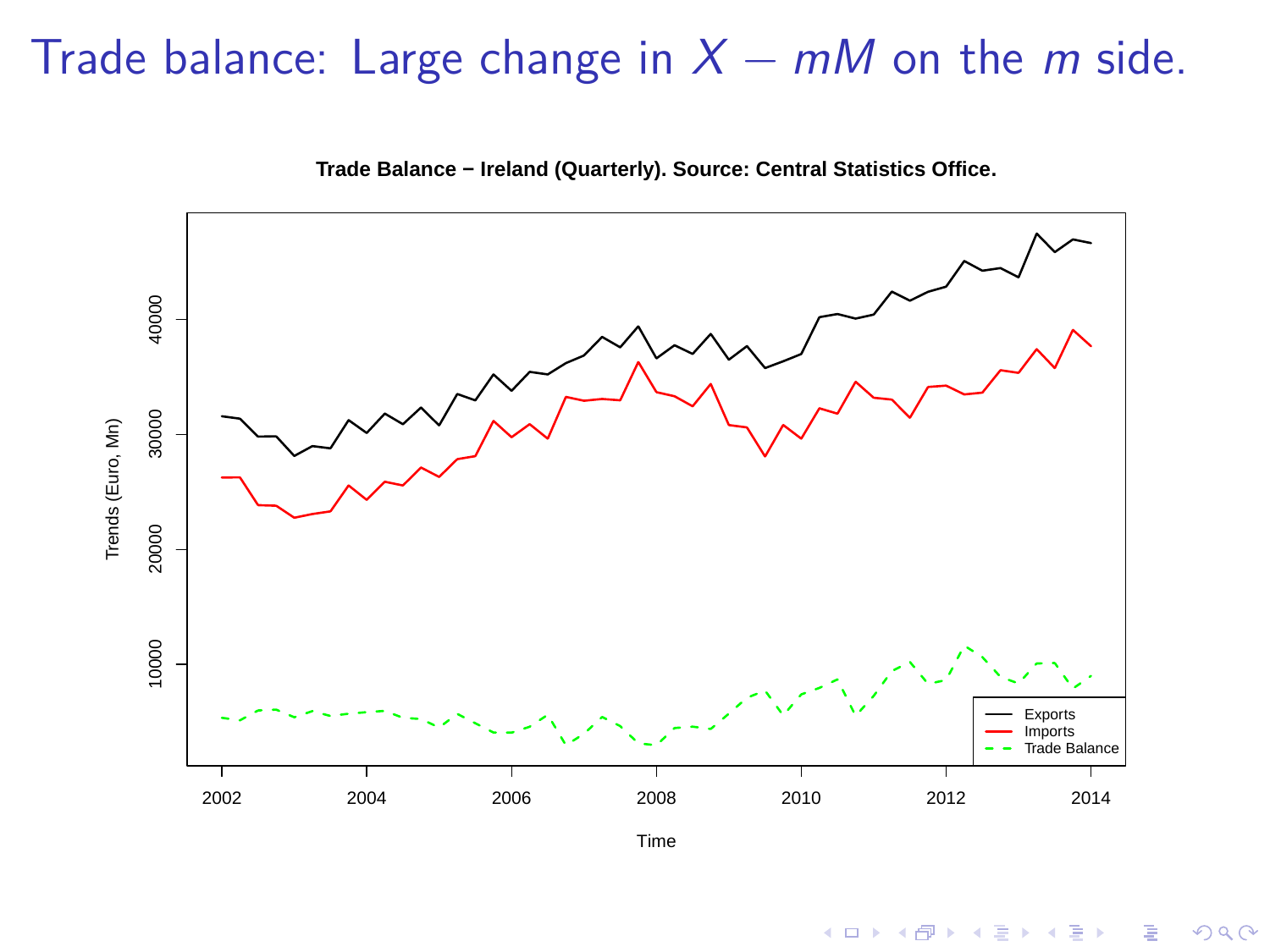#### Labour costs: Is the story really wage flexibility?



**Labour Cost Index. Source: Central Statistics Office.**

Time

K ロ ▶ K 個 ▶ K 할 ▶ K 할 ▶ ( 할 → ) 익 Q Q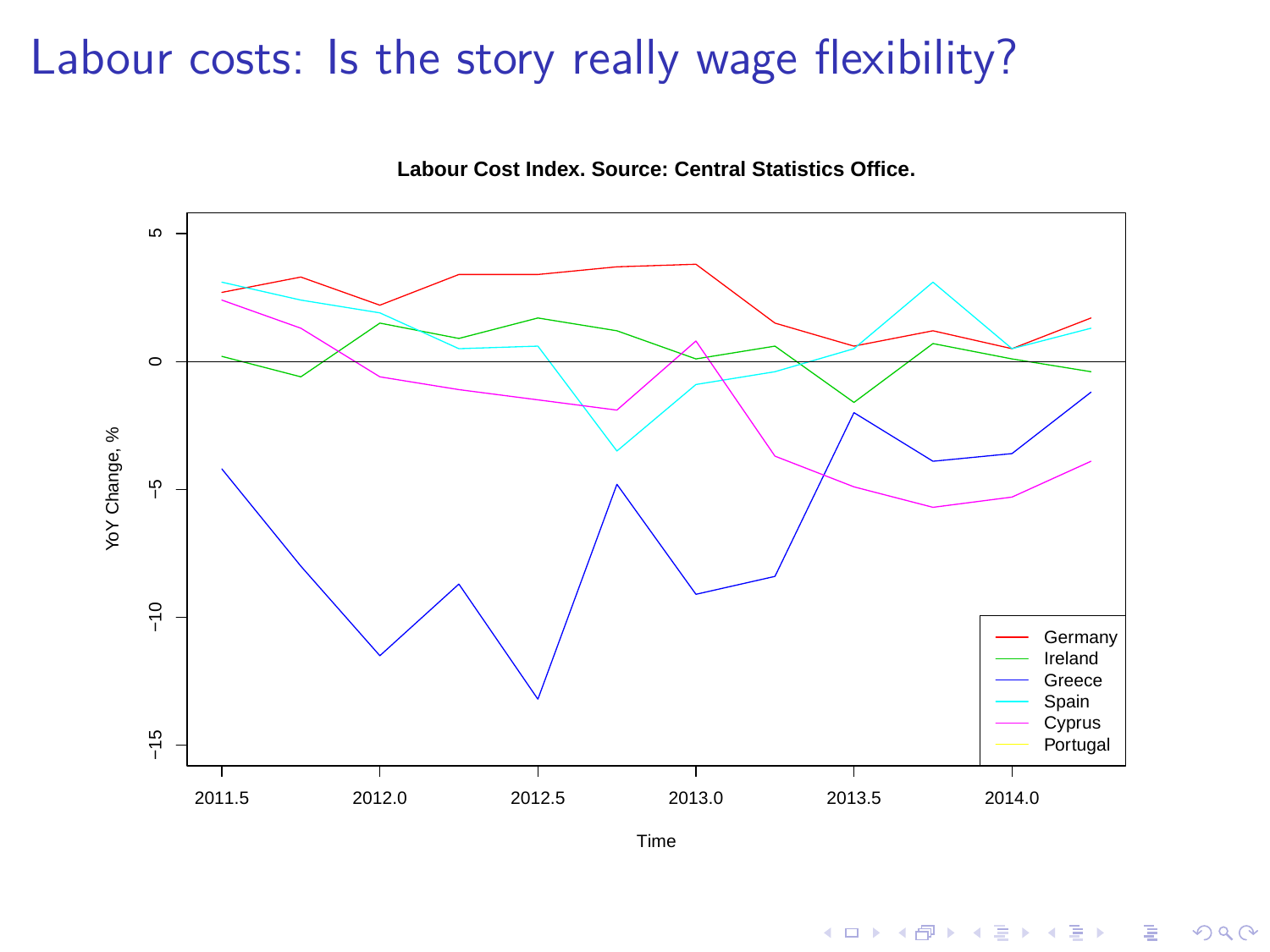#### Labour costs story sans Greece



**Labour Cost Index. Source: Central Statistics Office.**

Time

K ロ ▶ K @ ▶ K 할 ▶ K 할 ▶ | 할 | © 9 Q @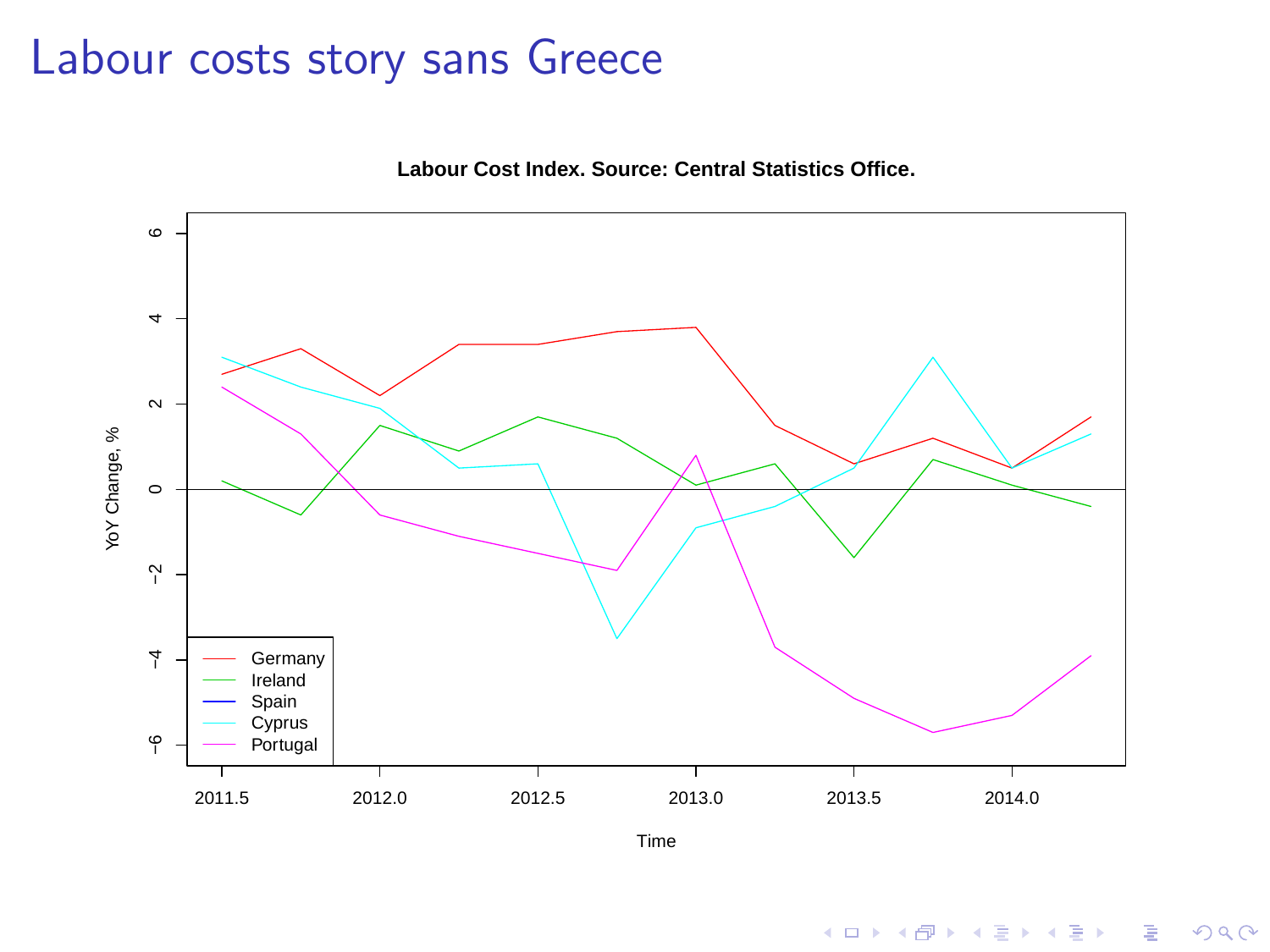# Measures of openness (X+M/GDP), 2013





Time

K ロ ▶ K 個 ▶ K 할 ▶ K 할 ▶ ( 할 → ) 익 Q Q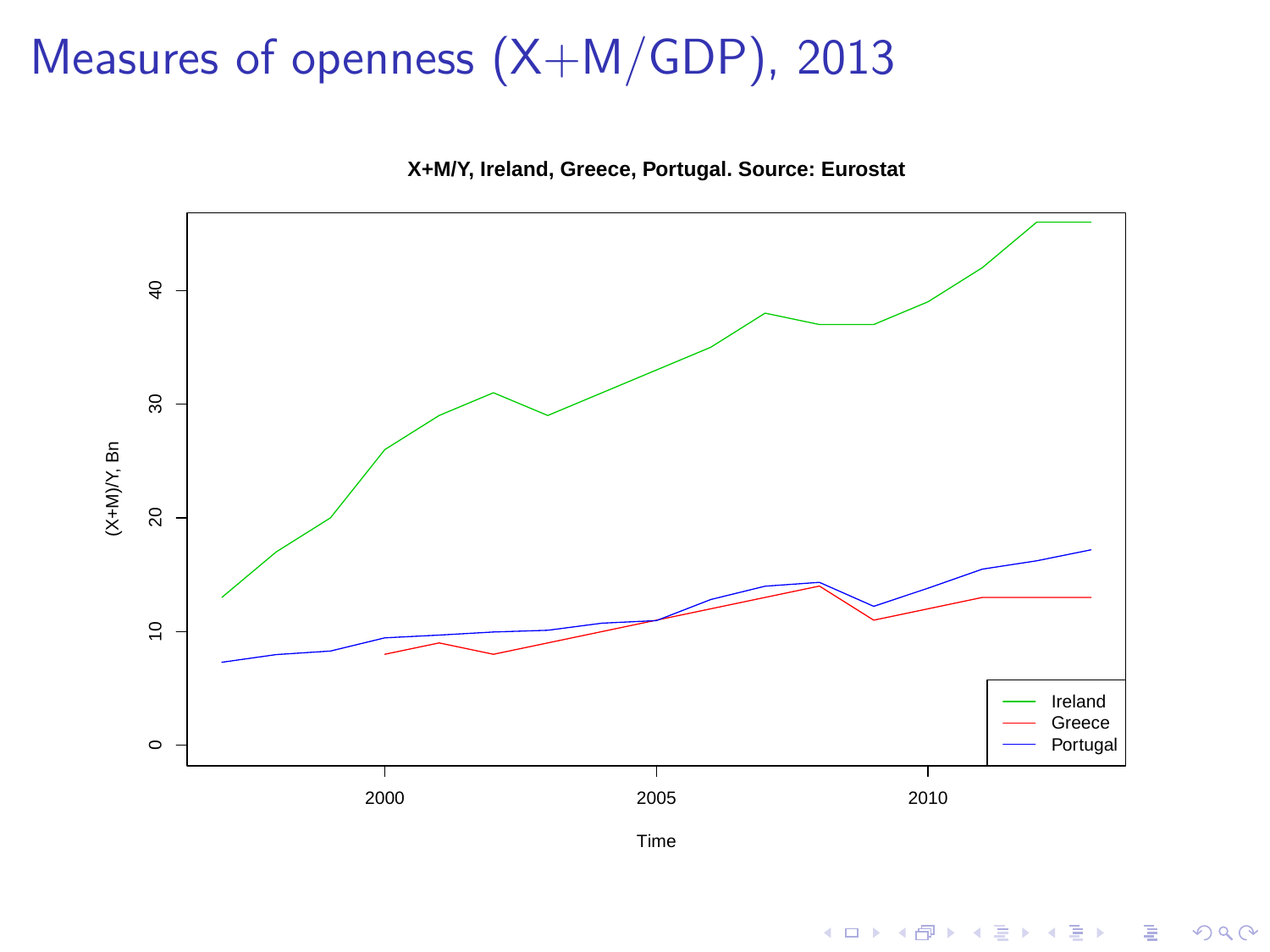#### Openness indicators

ICC scale is read as: 5-6 Most open, excellent; 4-5, Above average openness; 3-4, Average openness; 2-3, Below average openness.

| Country  |     | $(X+M)/Y$ FDI Openness |
|----------|-----|------------------------|
| Ireland  | 42  | 3.5                    |
| Italy    | 2.5 | 3.3                    |
| Germany  | 3.6 | 3.0                    |
| Greece   | 2.1 | 2.6                    |
| Portugal | 2.5 | 3.4                    |
| Spain    | 2.5 | 3.8                    |

**KORK ERKER ADAM ADA** 

Source: ICC Open Markets Index, 2013.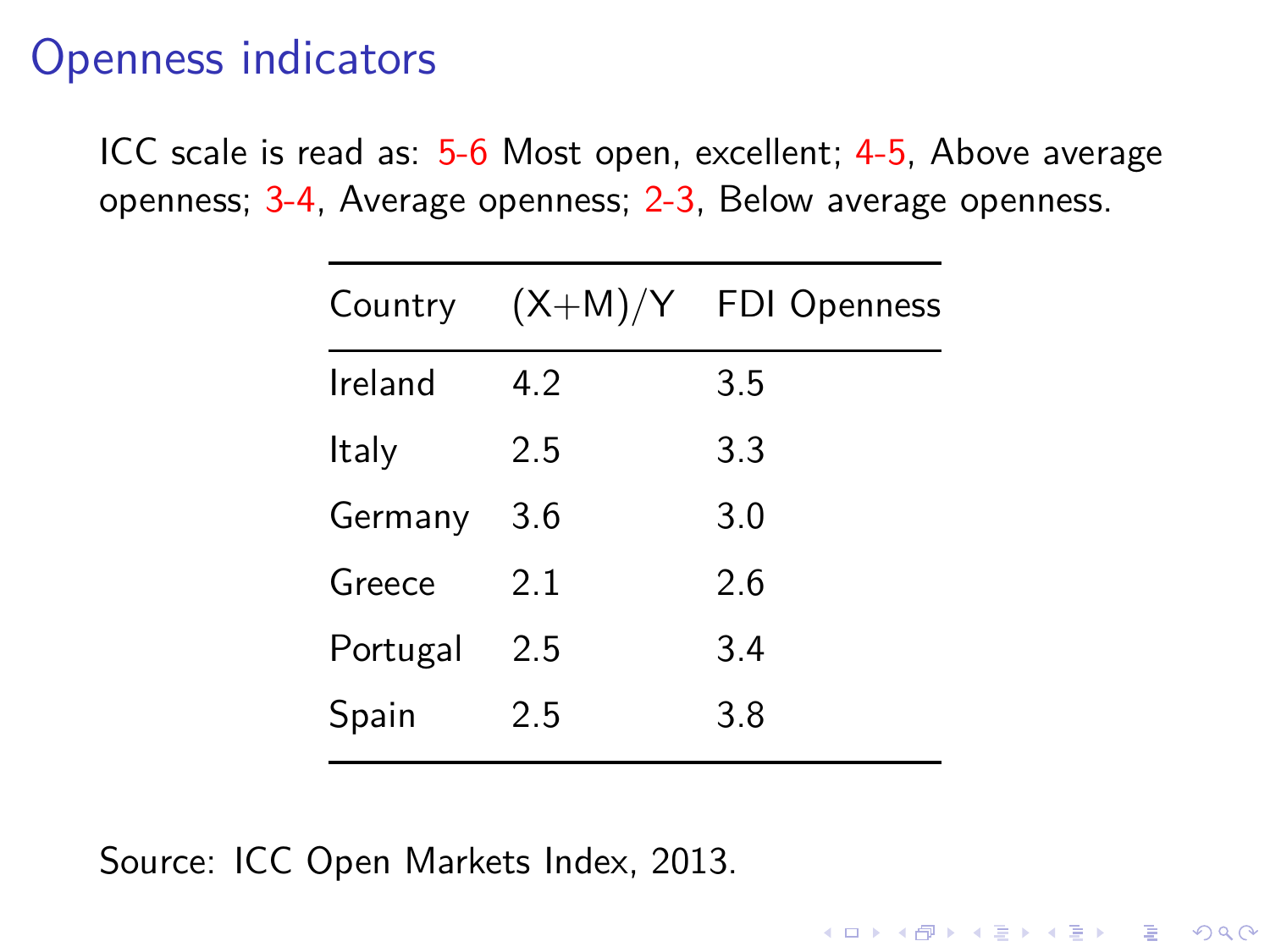### Policy making as target-setting?

Red line: Maastricht/SGP Rule. Blue Line: MIP Scorecard.



**Target−Driven Policy Making. Source: IMF WEO. Note: 2010 observation omitted.**

General government net lending/borrowing, % GDP.

**KORK EXTERNE PROVIDE**